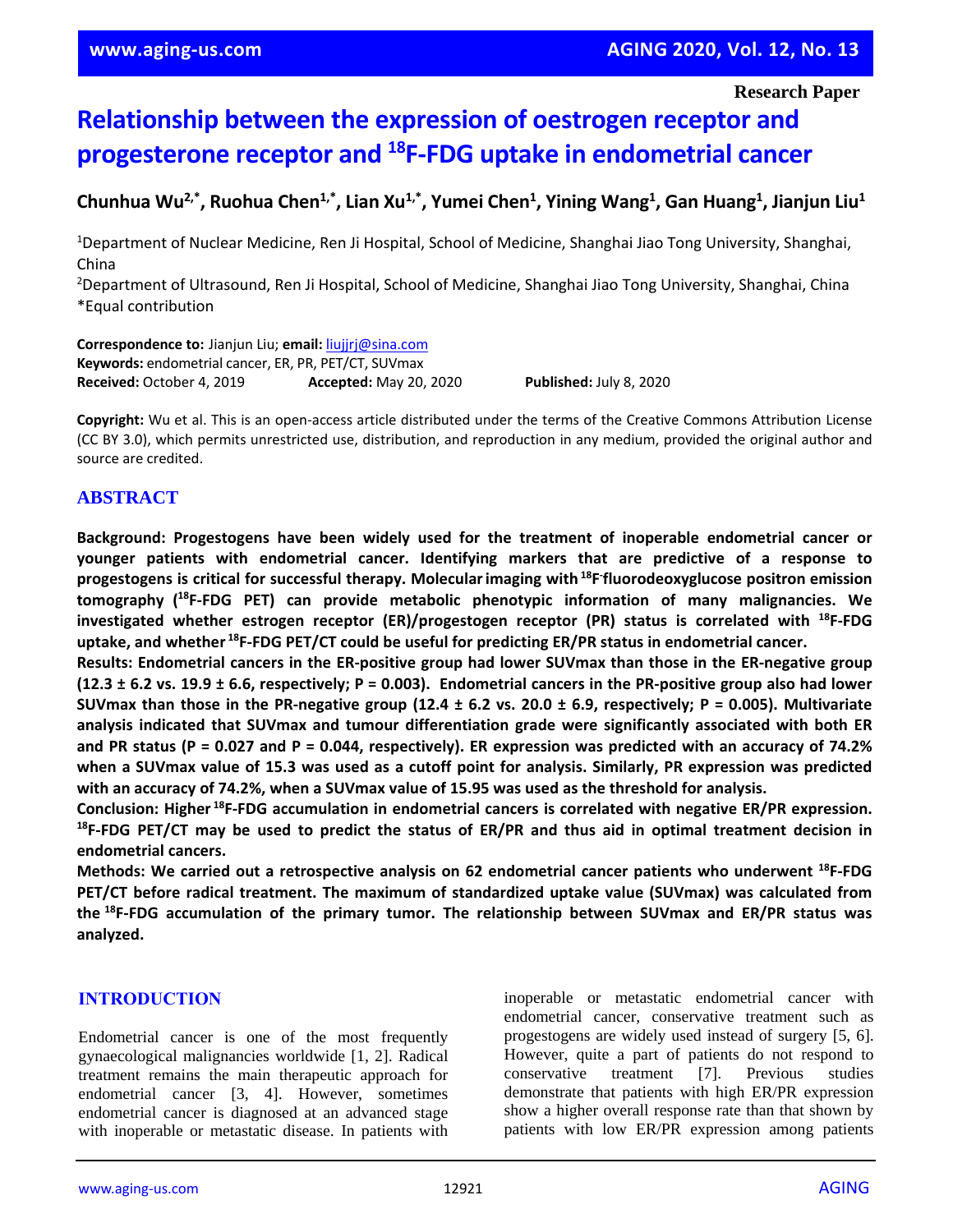treated with progestogens [8–10]. Therefore, in patients with endometrial cancer, it is meaningful to identify a clinicopathologic feature that is predictive of the status of estrogen receptor (ER)/progestogen receptor (PR) expression. However, thus far, there are no validated clinicopathologic characteristics to select *a priori*  patients who may benefit from conservative treatment in endometrial cancer.

<sup>18</sup>F fluorodeoxyglucose positron emission tomography ( <sup>18</sup>F-FDG PET) is a noninvasive diagnostic tool widely used in diagnosis and staging of endometrial carcinoma [11–13]. Our previous studies suggested that  $^{18}$ F-FDG PET/CT could be useful for predicting molecular phenotype in several malignant tumors, including PD-L1 in bladder cancer [14], LDHA expression in lung cancer, and FBP1 expression in hepatocellular carcinoma [15, 16]. Many previous reports have suggested an inverse correlation between <sup>18</sup>F-FDG accumulation of the primary tumour and ER/PR status in breast cancer [17– 19]. However, the correlation between <sup>18</sup>F-FDG accumulation and ER/PR status in endometrial cancer, and the possible underlying molecular mechanisms, are still unclear.

In the present study, we assessed whether ER/PR status of the primary tumour in endometrial cancer is correlated with <sup>18</sup>F-FDG accumulation and whether  $^{18}$ F-FDG PET/CT can be useful for predicting ER/PR status in endometrial cancer. So far, our study is the first to provide data about the potential use of <sup>18</sup>F-FDG PET/CT in the prediction of ER/PR status in endometrial cancer, as well as to show that  $^{18}F-$ FDG PET/CT has great effects on determining optimal treatment methods by predicting the response to progestogen treatment in endometrial cancers.

## **RESULTS**

## **Study population**

Patients' clinicopathologic features are shown in Table 1. A total of 62 women (median age, 55.2 years; range, 29-76 years) were included in this study, of which 36 patients were already menopausal. Before <sup>18</sup>F-FDG PET/CT scans, endometrial cancer was confirmed in 15 patients by hysteroscopy or colposcopy and in 45 patients by curettage. The mean time from biopsy to the scan was 16.0 days. Among the 62 cases, 49 had well- or moderately differentiated endometrial carcinoma, while 13 had poorly differentiated endometrial carcinoma. The SUVmax of endometrial cancers ranged from 2 to 33.2, with an average of 13.5. Positive ER expression was found in 83.9% (52/62) of the primary tumours, and positive PR expression was found in 85.5% (53/62) of the primary tumours.

#### **Correlation between SUVmax and ER/PR expression**

We investigated ER/PR status by immunohistochemical analysis. In the primary tumours, we identified a negative association between SUVmax and the status of ER (Figure 1A) and PR (Figure 1B). Endometrial cancers in the ER-positive group had lower SUVmax than those in the ER-negative group  $(12.3 \pm 6.2 \text{ vs. } 19.9)$  $\pm$  6.6, respectively; P = 0.003). Endometrial cancers in the PR-positive group also had lower SUVmax than those in the PR-negative group (12.4  $\pm$  6.2 vs. 20.0  $\pm$ 6.9, respectively;  $P = 0.005$ ).

We next determined the optimal SUVmax threshold for predicting ER and PR expression. ROC analysis demonstrated that the highest accuracy (74.2%) to predict ER expression was obtained when the SUVmax threshold was 15.3, resulting in area under curve of 0.8  $\pm$  0.062. The sensitivity and specificity of this value for the prediction of ER status was found to be 73.1% (38/52) and 80% (8/10), respectively (Figure 1C). Likewise, ROC analysis also demonstrated that the highest accuracy (74.2%) to predict PR expression was obtained when the SUVmax threshold was 15.95, resulting in area under curve of  $0.792 \pm 0.066$ . Similarly, the sensitivity and specificity of this value for the prediction of PR status were found to be 73.6% (39/53) and 77.8% (7/9), respectively (Figure 1D). Taken together, these results demonstrate that SUVmax may be used to predict ER/PR status in endometrial cancer.

#### **Correlation between clinicopathologic characteristics and ER/PR status**

Patients were separated into two groups on the basis of ER/PR status. The associations between clinicopathologic characteristics in endometrial cancers and ER/PR status were evaluated (Table 2). No significant differences in biopsy method, time from biopsy to scan, lymph node metastasis, or tumour size were observed between ER-positive and ER-negative groups. Whereas, the groups differed significantly in SUVmax, histologic type, age, menopause status, and FIGO stage (Table 2). In the multivariate analysis, SUVmax of the primary tumour and tumour differentiation grade remained significantly associated with ER status in endometrial cancer (Table 3). Similar correlations were also observed for expression of PR (Table 3).

On the basis of above two parameters including SUVmax and tumour differentiation grade, we categorized endometrial cancers into three groups to infer their potential of being ER-positive: a low-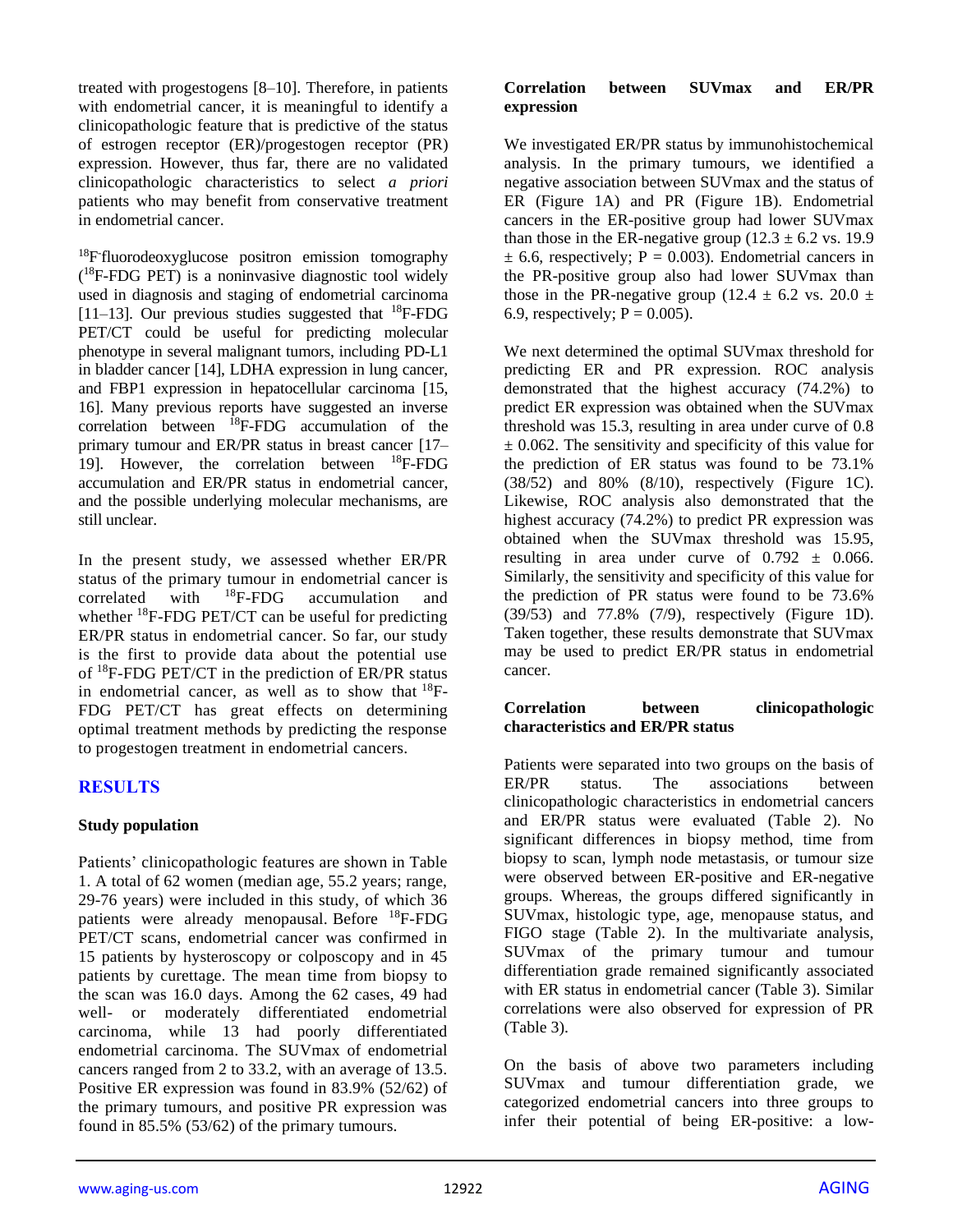| <b>Characteristics</b>             | <b>No. of Patients</b>      |
|------------------------------------|-----------------------------|
| Age(y)                             |                             |
| $Mean \pm SD$                      | $55.2 \pm 11.2$             |
| Range                              | 29-76                       |
| <b>Menopause status</b>            |                             |
| Pre                                | 26                          |
| Post                               | 36                          |
| Time from biopsy to scan (days)    | $16.0 + 9.1$                |
| <b>Biopsy method before scan</b>   |                             |
| Hysteroscopy or colposcopy         | 15                          |
| Curettage                          | 45                          |
| None                               | $\mathcal{D}_{\mathcal{L}}$ |
| <b>Myometrial invasion</b>         |                             |
| $<50\%$                            | 45                          |
| $>50\%$                            | 17                          |
| <b>Histologic type</b>             |                             |
| Well- or moderately differentiated | 49                          |
| Poorly differentiated              | 13                          |
| Tumor size (cm)                    | $2.9 \pm 1.8$               |
| <b>FIGO</b> stage                  |                             |
| 1                                  | 56                          |
| $2 - 4$                            | 6                           |
| <b>SUVmax</b>                      |                             |
| Mean $\pm$ SD                      | $13.5 + 6.8$                |
| Range                              | $2 - 33.2$                  |
| <b>ER</b> expression               |                             |
| Negative                           | 10                          |
| Positive                           | 52                          |
| <b>PR</b> expression               |                             |
| Negative                           | 9                           |
| Positive                           | 53                          |

**Table 1. Patient characteristics (n = 62).**

potential group (SUVmax > 15.3 and poorly differentiated), a moderate-potential group (SUVmax < 15.3 and poorly differentiated, or SUVmax > 15.3 and well- or moderately differentiated), and a high-potential group (SUVmax < 15.3 and well- or moderately differentiated). The probability of ER-positive status in these groups was 37.5% (3/8), 73.7% (14/19), and 100.0% (35/35), respectively (P < 0.001; Table 4). Similarly, based on these two parameters, we categorized endometrial cancers into three groups to infer their potential of being PR-positive: a lowpotential group (SUVmax > 15.95 and poorly differentiated), a moderate-potential group (SUVmax < 15.95 and poorly differentiated, or SUVmax > 15.95 and well- or moderately differentiated), and a highpotential group (SUVmax < 15.95 and well- or moderately differentiated). The probability of PRpositive status in these groups was 37.5% (3/8), 72.2% (13/18), and 100.0% (36/36), respectively (P  $< 0.001$ ; Table 4).

#### **DISCUSSION**

Progestogens are widely used for the treatment of patients with metastatic endometrial cancers or younger patients [20–22]. The status of ER/PR in endometrial cancers is being explored as a predictive marker for response to progestogen therapy, i.e., high ER/PR expression shows a significant association with good response [8]*.* Testing for ER/PR status is now common in the management of endometrial cancer [21]. The current study found ER and PR expression rates of 83.9% and 85.5%, respectively, which were similar to those reported previously  $[23, 24]$ . <sup>18</sup>F-FDG PET/CT is a noninvasive diagnostic tool to detect malignant tumors [25]. Many previous studies have suggested that  $18$ F-FDG PET/CT has the potential for predicting the status of ER/PR in breast cancer [17–19]. In this study, we demonstrate that the SUVmax was significantly lower in endometrial cancer with positive ER/PR expression than in endometrial cancers that lacked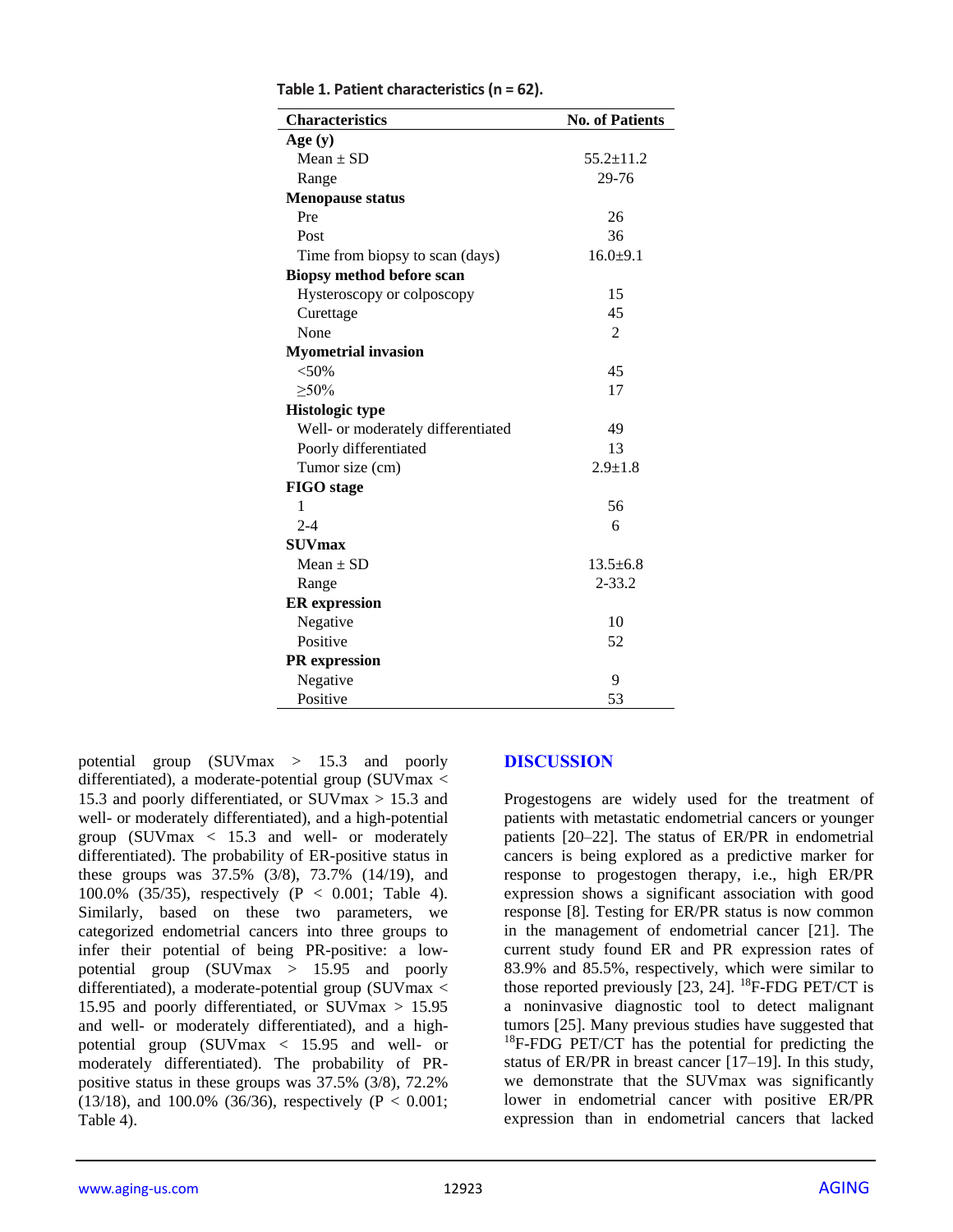ER/PR expression. This is the first study, to our knowledge, that analyzes the correlation between  $^{18}F-$ FDG accumulation and ER/PR status in endometrial cancer patients.

Hormone therapy targeting progestogens was widely used for treating many malignant tumours, including endometrial cancer [20]. However, the clinicopathologic characteristics of patients correlated with response from hormone therapy are still unknown, and identifying patients who are possible to achieve response from progestogens while excluding those who are unresponsive to the treatment is still an important question. The status of ER/PR assessed by immunohistochemistry analysis is considered as a predictive marker for progestogens treatment in endometrial cancer [21]. Whereas, tumor tissue obtained by curettage or surgical resection are invasive. Though several studies have reported the application of  $16a-18F-fluoro-17b-estradiol$   $(^{18}F-FES)$ PET/CT in ER-positive breast cancer [26, 27], there are no studies reporting the application of <sup>18</sup>F-FES PET/CT in endometrial cancers. For these reasons, other noninvasive methods, such as <sup>18</sup>F-FDG PET/CT, which could predict the expression of ER/PR and inform optimal treatment decision with hormone therapy would be of important clinical value in endometrial cancers.

We discovered a negative correlation between SUVmax and ER/PR status in endometrial cancers. The ROC curves analysis demonstrated that  ${}^{18}F$ -FDG accumulation of primary tumors could be useful for predicting ER/PR status. Multivariate analysis revealed that both SUVmax and tumour differentiation grade were significant predictors of ER/PR expression in endometrial cancers. However, the molecular mechanism of association between <sup>18</sup>F-FDG accumulation and ER/PR status are still unclear. HIF1 $\alpha$ played a key role in regulating <sup>18</sup>F-FDG accumulation of tumor cells [28, 29]. Previous studies have identified that  $HIF1\alpha$  directly down-regulates ER expression levels in cancer lines [30–33]. In addition, Cerci et.al reported an inverse correlation between HIF-1α levels and PR expression [33, 34]. These data suggest that a negative correlation between <sup>18</sup>F-FDG accumulation and ER/PR status may reflect the activation of HIF-1 $\alpha$ pathway.



**Figure 1. The association between <sup>18</sup>F-FDG accumulation and ER/PR status in endometrial cancers (n = 62).** (**A**) The association between <sup>18</sup>F-FDG accumulation and ER status. Endometrial cancers in the ER-positive group had lower SUVmax than those in the ER-negative group (12.3  $\pm$  6.2 vs. 19.9  $\pm$  6.6, respectively; P = 0.003). (B) The association between <sup>18</sup>F-FDG accumulation and PR status. Endometrial cancers in the PR-positive group also had lower SUVmax than those in the PR-negative group (12.4  $\pm$  6.2 vs. 20.0  $\pm$  6.9, respectively; P = 0.005). (**C**) ROC analysis of SUVmax for predicting ER status. When the cutoff threshold of SUVmax was 15.3, the sensitivity and specificity to predict ER expression were 73.1% and 80.0%, respectively. The area under curve was 0.8 (95% confidence interval: 0.679-0.921; P = 0.003). (**D**) ROC analysis of SUVmax for predicting PR status. When the cutoff threshold of SUVmax was 15.95, the sensitivity and specificity to predict PR expression were 73.6% and 77.8%, respectively. The area under curve was 0.792 (95% confidence interval: 0.663-0.992; P = 0.005).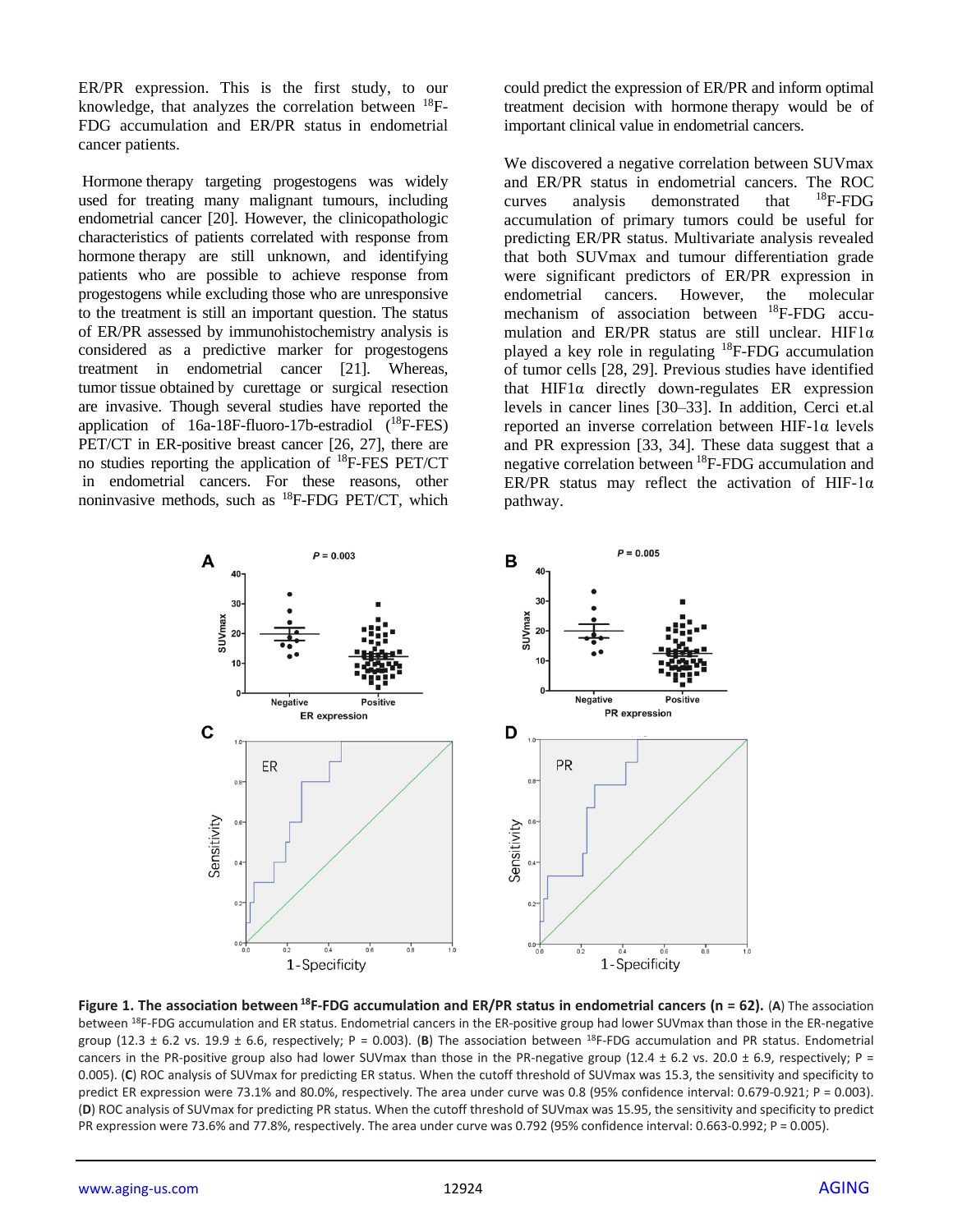|                                | <b>Total</b> | <b>ER</b> expression |                 | P value | PR expression   |                 | P value |
|--------------------------------|--------------|----------------------|-----------------|---------|-----------------|-----------------|---------|
| <b>Characteristics</b>         |              | <b>Negative</b>      | <b>Positive</b> |         | <b>Negative</b> | <b>Positive</b> |         |
| Age                            |              | $64.4 \pm 5.3$       | $53.4 \pm 11.2$ | 0.004   | $64.7 \pm 5.9$  | $53.6 \pm 11.2$ | 0.005   |
| <b>Menopause status</b>        |              |                      |                 |         |                 |                 |         |
| Pre                            | 26           | $\mathbf{1}$         | 25              | 0.025   | $\mathbf{1}$    | 25              | 0.043   |
| Post                           | 36           | 9                    | 27              |         | 8               | 28              |         |
| <b>Biopsy method</b>           |              |                      |                 |         |                 |                 |         |
| Hysteroscopy or colposcopy     | 15           | $\overline{c}$       | 13              | 0.689   | $\overline{c}$  | 13              | 0.835   |
| Curettage                      | 45           | 8                    | 37              |         | 7               | 38              |         |
| Time from biopsy to scan       |              | $15.6 \pm 8.6$       | $16.1 \pm 9.3$  | 0.886   | $18.8 + 9.7$    | $15.5 \pm 9.0$  | 0.323   |
| <b>Myometrial invasion</b>     |              |                      |                 |         |                 |                 |         |
| $<$ 50%                        | 45           | 3                    | 42              | 0.001   | 3               | 42              | 0.004   |
| $\geq 50\%$                    | 17           | 7                    | 10              |         | 6               | 11              |         |
| Lymph node metastasis          |              |                      |                 |         |                 |                 |         |
| Absent                         | 57           | 8                    | 49              | 0.13    | 8               | 49              | 0.717   |
| Present                        | 5            | $\overline{c}$       | 3               |         |                 | 4               |         |
| <b>Histologic type</b>         |              |                      |                 |         |                 |                 |         |
| Well/moderately differentiated | 49           | 3                    | 46              | < 0.001 | $\overline{c}$  | 47              | < 0.001 |
| Poorly differentiated          | 13           | 7                    | 6               |         | $\overline{7}$  | 6               |         |
| Tumor size (cm)                |              | $3.4 \pm 1.7$        | $2.8 + 1.8$     | 0.362   | $3.1 \pm 1.1$   | $2.9 \pm 1.9$   | 0.82    |
| <b>FIGO</b> stage              |              |                      |                 |         |                 |                 |         |
| 1                              | 56           | 7                    | 49              | 0.048   | 5               | 51              | 0.003   |
| $2 - 4$                        | 6            | 3                    | 3               |         | 4               | 2               |         |
| <b>SUVmax</b>                  |              | $19.9 \pm 6.6$       | $12.3 \pm 6.2$  | 0.003   | $20.0 \pm 6.9$  | $12.4 \pm 6.2$  | 0.005   |

**Table 2. Relationship between ER/PR expression and clinicopathological characteristics in endometrial cancer (n = 62).**

**Table 3. Multivariate analysis of ER/PR expression in patients with endometrial cancer.**

| <b>Predictors</b> | Factor                | Odds ratio | 95% Confidence interval | P     |
|-------------------|-----------------------|------------|-------------------------|-------|
| ER                | 0.855<br>Age          |            | 0.706-1.037             | 0.112 |
|                   | Menopause status      | 1.412      | 0.016-125.322           | 0.88  |
|                   | Tumor differentiation | 0.029      | $0.002 - 0.549$         | 0.029 |
|                   | FIGO stage            | 7.191      | 0.276-187.288           | 0.236 |
|                   | <b>SUV</b> max        | 0.82       | 0.687-0.978             | 0.027 |
| <b>PR</b>         | Age                   | 0.881      | 0.728-1.065             | 0.19  |
|                   | Menopause             | 0.636      | 0.002-232.969           | 0.88  |
|                   | Tumor differentiation | 0.047      | $0.003 - 0.836$         | 0.037 |
|                   | FIGO stage            | 0.852      | 0.04-18.324             | 0.919 |
|                   | <b>SUV</b> max        | 0.808      | 0.656-0.994             | 0.044 |

**Table 4. Rates of positive ER and PR expression in patients with endometrial cancer with low, moderate, and high potential for ER/PR expression, as indicated by SUVmax and histologic type.**

|                  | ER expression $(\% )$ |                 |                | <b>PR</b> expression $(\% )$ |                                       |         |
|------------------|-----------------------|-----------------|----------------|------------------------------|---------------------------------------|---------|
| <b>Potential</b> | Negative              | <b>Positive</b> |                | <b>Negative</b>              | <b>Positive</b>                       |         |
| Low              | 62.5                  | 37.5            | $<$ 0.001 $\,$ | 62.5                         | 37.5                                  | < 0.001 |
| Moderately       | 26.3                  | 73.7            |                | 27.8                         | 72.2<br>$\mathcal{L}$ . $\mathcal{L}$ |         |
| High             |                       | 100             |                |                              | 100                                   |         |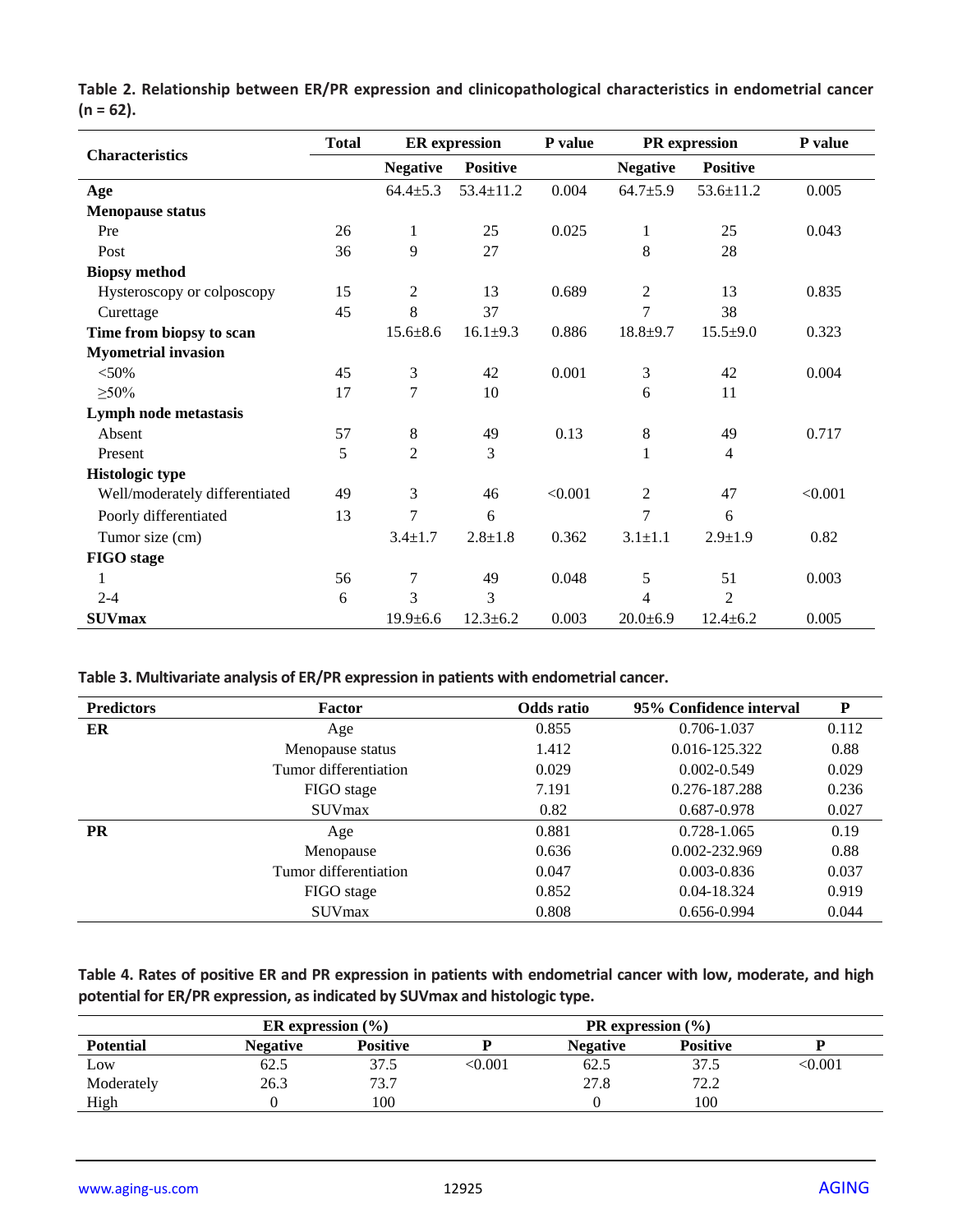We divided endometrial cancers into three groups based on their potential for being ER-positive or PR-positive, as indicated by SUVmax and tumour differentiation grade: low potential, moderate potential, and high potential. ER-positive was found in 100.0% of the endometrial cancers in the high-potential group, but only in 37.5% of endometrial cancers in the lowpotential group. Similarly, PR-positive was found in 100.0% of the endometrial cancers in the high-potential group, but only in 37.5% of endometrial cancers in the low-potential group. These data demonstrate that progestogen treatment may not be recommended for endometrial cancers with low potential of being ER/PRpositive. Novel hormone therapy approaches are now being developed to target the ER/PR axis. For these reasons, noninvasive strategies, including molecular imaging tools, which could be used for predicting the status of ER/PR are of important clinical value, and have good prediction effect of the response to hormone therapy in endometrial cancers.

This study is limited by its small sample and retrospective design. Though <sup>18</sup>F-FDG PET/CT could have a good predictive value, it is not feasible to obtain an optimal cutoff for SUVmax in the clinical setting, and <sup>18</sup>F-FDG PET/CT cannot supersede immunohistochemistry analysis for detecting ER/PR expression. And there is a partial overlap between positive and negative ER/PR cases in <sup>18</sup>F-FDG uptake. In addition, most of patients had positive ER and PR expression and this may influence the statistical analysis.

## **CONCLUSIONS**

Our study demonstrates that higher  $^{18}$ F-FDG accumulation in endometrial cancers is correlated with negative ER/PR expression. <sup>18</sup>F-FDG PET/CT may be used to predict the status of ER/PR and thus aid in optimal treatment decision in endometrial cancers. This study can promote the advancement of noninvasive methods to infer ER/PR status. Progress in new radiotracers may improve the accuracy of this technique.

## **MATERIALS AND METHODS**

#### **Study population**

Sixty-two women with endometrial cancer were examined in this study. Before  $^{18}$ F-FDG PET/CT scans were obtained, endometrial cancer was confirmed in 60 patients by using curettage, hysteroscopy, or colposcopy. Endometrial cancer was suspected in two patients but was not confirmed by pathologic tests before <sup>18</sup>F-FDG PET/CT scans. All patients underwent

<sup>18</sup>F-FDG PET-CT before radical treatment at Ren Ji Hospital between December 2015 and April 2019. Inclusion criteria were as follows: (1) they had been treated by hysterectomy with lymphadenectomy; (2) endometrial cancers were confirmed by pathology of surgical specimens, curettage, hysteroscopy, or colposcopy; (3) adjuvant therapy had not been administered before scan; and (4) clinicopathological data were all available, including age, menopause status, biopsy method, FIGO stage, and the time from biopsy to scan, tumour size, and histologic type, were available. Informed consent was not obtained, and the RenJi Hospital Institutional Review Board approved this retrospective study.

## **PET-CT**

Endometrial cancer patients were asked to fast for more than six hours before <sup>18</sup>F-FDG injected. Patients' glucose levels were measured before <sup>18</sup>F-FDG administration, and there were no patients whose blood glucose level exceeded 140 mg/dL in this study. The mean uptake time was approximately 60 minutes (ranged from 50 to 70 minutes). PET was carried out with an acquisition time of 3 minutes per bed position by a combined PET/CT (Biograph mCT; Siemens). The CT was used for attenuation correction.

Two board-certified nuclear medicine physicians (Ruohua Chen and Jianjun Liu) assessed the  ${}^{18}F$ -FDG accumulation. ROIs were placed on the tumor uptake lesion of axial section for semi-quantitative analysis. The following formula was used to calculating the maximum of standardized uptake value (SUVmax) of the primary tumor: decay-corrected tracer tissue concentration (injected <sup>18</sup>F-FDG dose/patients' weight).

## **Pathological evaluation**

One board-certified pathologist assessed the primary tumour. Pathological parameters were recorded, including tumour histological type, FIGO stage, maximum tumour size, depth of myometrial invasion, and pelvic or paraaortic lymph node metastasis.

#### **Immunohistochemical analysis**

Tumor tissues were paraffin-embedded and used for immunohistochemical analysis. Positivity for ER and PR was assessed by one board-certified pathologist. The percentage of cells that stained positively for ER or PR was quantified. Cases in which more than 5% of tumour cells stained positive for ER/PR were considered to reflect positive expression [23].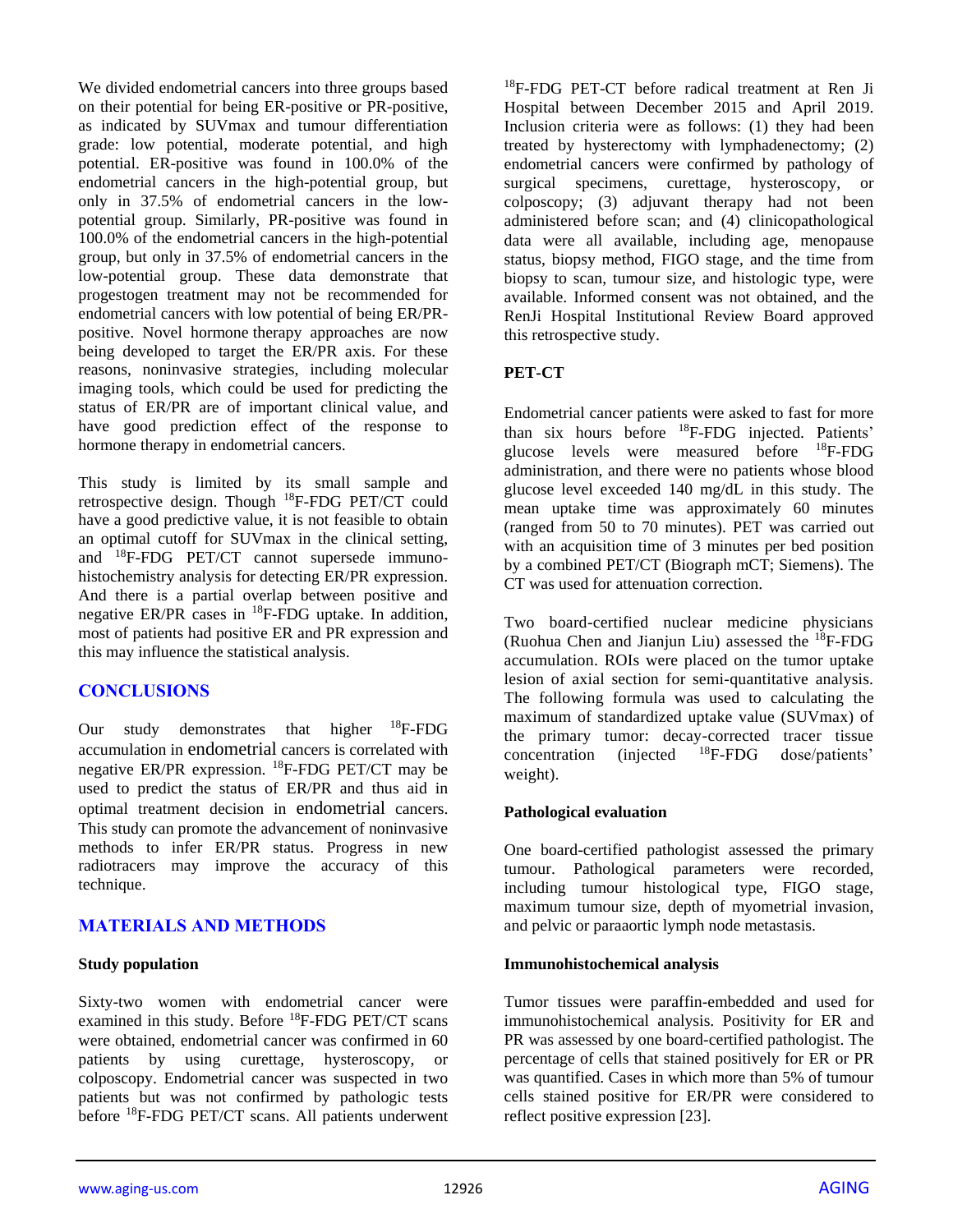#### **Statistical analysis**

All values are demonstrated as mean  $\pm$  SD. The statistical differences between different groups were compared using Mann–Whitney U test or chi-square test. P value  $< 0.05$  was considered as significant. SPSS software was used for statistical analysis.

#### **Ethics approval and consent to participate**

The study was approved by the institutional review board of the Shanghai Jiaotong University–affiliated Ren Ji Hospital and was in accordance with the 2013 revision of the Declaration of Helsinki. The need for informed consent was waived due to the retrospective nature of the study.

## **CONFLICTS OF INTEREST**

The authors declare that they have no conflicts of interest.

## **FUNDING**

This work was supported by grants from the National Natural Science Foundation of China (nos. 81701724, 81771858, 81830052, 81530053, 81602415, 81571710, 81771861, 81701725, 81601520, 81601536, and 81572719), and Innovative Research Team of highlevel local Universities in Shanghai.

## **REFERENCES**

- 1. Ferlay J, Soerjomataram I, Dikshit R, Eser S, Mathers C, Rebelo M, Parkin DM, Forman D, Bray F. Cancer incidence and mortality worldwide: sources, methods and major patterns in GLOBOCAN 2012. Int J Cancer. 2015; 136:E359–86. <https://doi.org/10.1002/ijc.29210> PMID[:25220842](https://pubmed.ncbi.nlm.nih.gov/25220842)
- 2. Siegel RL, Miller KD, Jemal A. Cancer statistics, 2019. CA Cancer J Clin. 2019; 69:7–34. <https://doi.org/10.3322/caac.21551> PMID[:30620402](https://pubmed.ncbi.nlm.nih.gov/30620402)
- 3. Lee YC, Lheureux S, Oza AM. Treatment strategies for endometrial cancer: current practice and perspective. Curr Opin Obstet Gynecol. 2017; 29:47–58. <https://doi.org/10.1097/GCO.0000000000000338> PMID[:27941361](https://pubmed.ncbi.nlm.nih.gov/27941361)
- 4. Lundin ES, Wodlin NB, Nilsson L, Kjölhede P. A prospective randomized assessment of quality of life between open and robotic hysterectomy in early endometrial cancer. Int J Gynecol Cancer. 2019. [Epub ahead of print].

<https://doi.org/10.1136/ijgc-2019-000285> PMI[D:30923082](https://pubmed.ncbi.nlm.nih.gov/30923082)

- 5. Fan Z, Li H, Hu R, Liu Y, Liu X, Gu L. Fertility-preserving treatment in young women with grade 1 presumed stage IA endometrial adenocarcinoma: a metaanalysis. Int J Gynecol Cancer. 2018; 28:385–93. <https://doi.org/10.1097/IGC.0000000000001164> PMI[D:29266019](https://pubmed.ncbi.nlm.nih.gov/29266019)
- 6. McKenzie ND, Kennard JA, Ahmad S. Fertility preserving options for gynecologic Malignancies: a review of current understanding and future directions. Crit Rev Oncol Hematol. 2018; 132:116–24. <https://doi.org/10.1016/j.critrevonc.2018.09.020> PMI[D:30447916](https://pubmed.ncbi.nlm.nih.gov/30447916)
- 7. Gallos ID, Yap J, Rajkhowa M, Luesley DM, Coomarasamy A, Gupta JK. Regression, relapse, and live birth rates with fertility-sparing therapy for endometrial cancer and atypical complex endometrial hyperplasia: a systematic review and metaanalysis. Am J Obstet Gynecol. 2012; 207:266.e1–12. <https://doi.org/10.1016/j.ajog.2012.08.011> PMI[D:23021687](https://pubmed.ncbi.nlm.nih.gov/23021687)
- 8. Gallos ID, Devey J, Ganesan R, Gupta JK. Predictive ability of estrogen receptor (ER), progesterone receptor (PR), COX-2, Mlh1, and bcl-2 expressions for regression and relapse of endometrial hyperplasia treated with LNG-IUS: a prospective cohort study. Gynecol Oncol. 2013; 130:58–63. <https://doi.org/10.1016/j.ygyno.2013.04.016>

PMI[D:23603367](https://pubmed.ncbi.nlm.nih.gov/23603367)

- 9. Yamazawa K, Hirai M, Fujito A, Nishi H, Terauchi F, Ishikura H, Shozu M, Isaka K. Fertility-preserving treatment with progestin, and pathological criteria to predict responses, in young women with endometrial cancer. Hum Reprod. 2007; 22:1953–58. <https://doi.org/10.1093/humrep/dem088> PMI[D:17449880](https://pubmed.ncbi.nlm.nih.gov/17449880)
- 10. Utsunomiya H, Suzuki T, Ito K, Moriya T, Konno R, Sato S, Yaegashi N, Okamura K, Sasano H. The correlation between the response to progestogen treatment and the expression of progesterone receptor B and 17betahydroxysteroid dehydrogenase type 2 in human endometrial carcinoma. Clin Endocrinol (Oxf). 2003; 58:696–703.

<https://doi.org/10.1046/j.1365-2265.2003.01766.x> PMI[D:12780745](https://pubmed.ncbi.nlm.nih.gov/12780745)

11. Bollineni VR, Ytre-Hauge S, Bollineni-Balabay O, Salvesen HB, Haldorsen IS. High diagnostic value of 18F-FDG PET/CT in endometrial cancer: systematic review and meta-analysis of the literature. J Nucl Med. 2016; 57:879–85.

<https://doi.org/10.2967/jnumed.115.170597> PMI[D:26823564](https://pubmed.ncbi.nlm.nih.gov/26823564)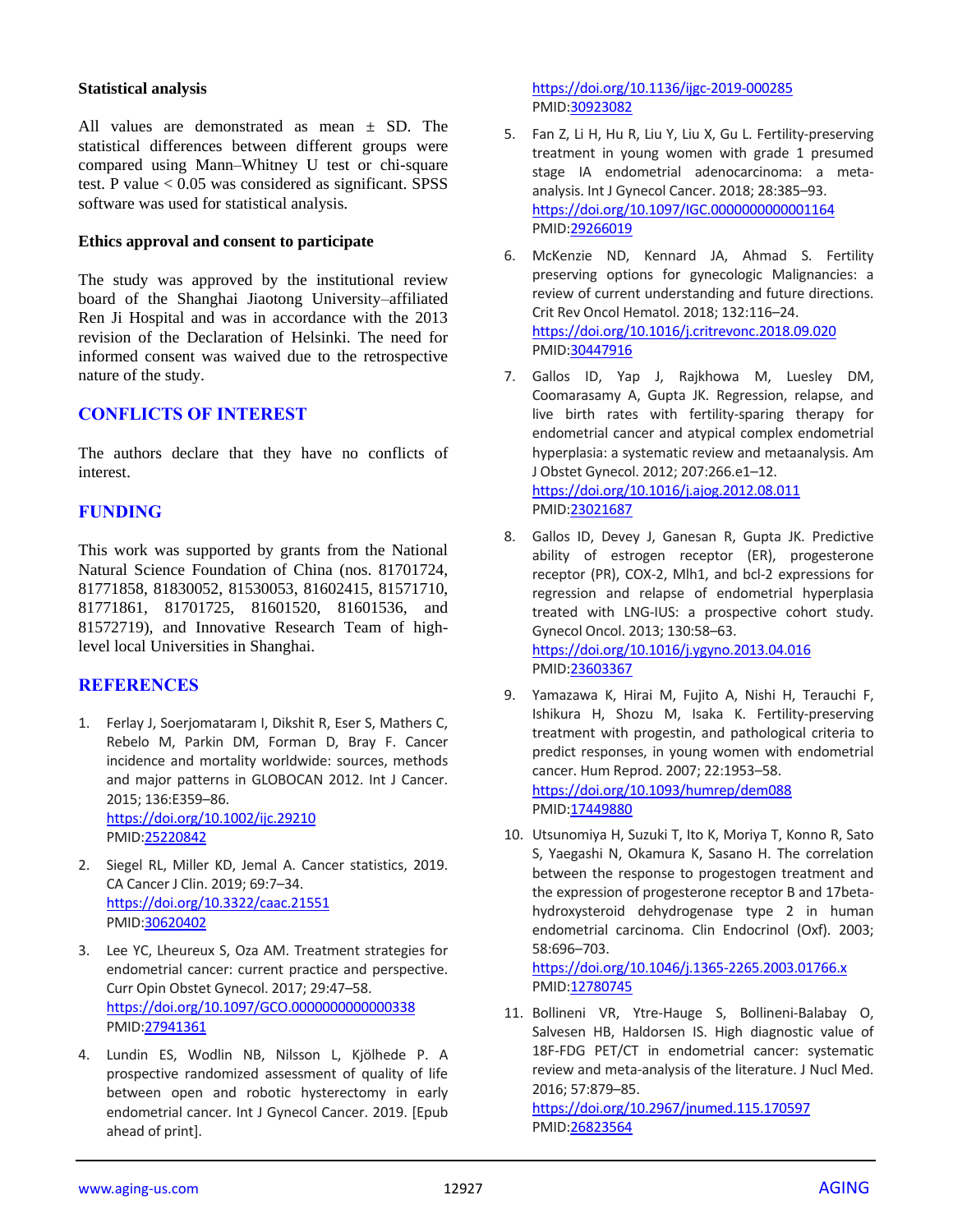- 12. Albano D, Zizioli V, Odicino F, Giubbini R, Bertagna F. Clinical and prognostic value of <sup>18</sup>F-FDG PET/CT in recurrent endometrial carcinoma. Rev Esp Med Nucl Imagen Mol. 2019; 38:87–93. <https://doi.org/10.1016/j.remn.2018.09.005> PMID[:30573388](https://pubmed.ncbi.nlm.nih.gov/30573388)
- 13. Kim HJ, Cho A, Yun M, Kim YT, Kang WJ. Comparison of FDG PET/CT and MRI in lymph node staging of endometrial cancer. Ann Nucl Med. 2016; 30: 104–13. <https://doi.org/10.1007/s12149-015-1037-8> PMID[:26546334](https://pubmed.ncbi.nlm.nih.gov/26546334)
- 14. Chen R, Zhou X, Liu J, Huang G. Relationship between the expression of PD-1/PD-L1 and  $^{18}$ F-FDG uptake in bladder cancer. Eur J Nucl Med Mol Imaging. 2019; 46:848–54. <https://doi.org/10.1007/s00259-018-4208-8>

PMID[:30627815](https://pubmed.ncbi.nlm.nih.gov/30627815)

- 15. Zhou X, Chen R, Xie W, Ni Y, Liu J, Huang G. Relationship between 18F-FDG accumulation and lactate dehydrogenase a expression in lung adenocarcinomas. J Nucl Med. 2014; 55:1766–71. <https://doi.org/10.2967/jnumed.114.145490> PMID[:25342384](https://pubmed.ncbi.nlm.nih.gov/25342384)
- 16. Chen R, Li J, Zhou X, Liu J, Huang G. Fructose-1,6 bisphosphatase 1 reduces <sup>18</sup>F FDG uptake in hepatocellular carcinoma. Radiology. 2017; 284: 844–53.

<https://doi.org/10.1148/radiol.2017161607> PMID[:28387640](https://pubmed.ncbi.nlm.nih.gov/28387640)

- 17. Has Şimşek D, Şanli Y, Külle CB, Karanlik H, Kiliç B, Kuyumcu S, Önder S, Özmen V. Correlation of 18F-FDG PET/CT with pathological features and survival in primary breast cancer. Nucl Med Commun. 2017; 38:694–700. <https://doi.org/10.1097/MNM.0000000000000694> PMID[:28557954](https://pubmed.ncbi.nlm.nih.gov/28557954)
- 18. Khare S, Singh SS, Irrinki S, Sakaray Y, Mittal BR, Bal A, Singh G. <sup>18</sup>f-fluorodeoxyglucose positron emission tomography/computed tomography features in locally advanced breast cancer and their correlation with molecular subtypes. Indian J Nucl Med. 2018; 33:290–94.

[https://doi.org/10.4103/ijnm.IJNM\\_77\\_18](https://doi.org/10.4103/ijnm.IJNM_77_18) PMID[:30386049](https://pubmed.ncbi.nlm.nih.gov/30386049)

19. Lee J, Lee EJ, Moon SH, Kim S, Hyun SH, Cho YS, Choi JY, Kim BT, Lee KH. Strong association of epidermal growth factor receptor status with breast cancer FDG uptake. Eur J Nucl Med Mol Imaging. 2017; 44:1438–47.

<https://doi.org/10.1007/s00259-017-3705-5> PMID[:28488029](https://pubmed.ncbi.nlm.nih.gov/28488029)

- 20. Deli T, Orosz M, Jakab A. Hormone replacement therapy in cancer survivors - review of the literature. Pathol Oncol Res. 2020; 26:63–78. <https://doi.org/10.1007/s12253-018-00569-x> PMI[D:30617760](https://pubmed.ncbi.nlm.nih.gov/30617760)
- 21. Travaglino A, Raffone A, Saccone G, Insabato L, Mollo A, De Placido G, Zullo F. Immunohistochemical predictive markers of response to conservative treatment of endometrial hyperplasia and early endometrial cancer: A systematic review. Acta Obstet Gynecol Scand. 2019; 98:1086–1099. <https://doi.org/10.1111/aogs.13587> PMI[D:30793281](https://pubmed.ncbi.nlm.nih.gov/30793281)
- 22. Jerzak KJ, Duska L, MacKay HJ. Endocrine therapy in endometrial cancer: an old dog with new tricks. Gynecol Oncol. 2019; 153:175–83. <https://doi.org/10.1016/j.ygyno.2018.12.018> PMI[D:30616900](https://pubmed.ncbi.nlm.nih.gov/30616900)
- 23. Alkushi A, Clarke BA, Akbari M, Makretsov N, Lim P, Miller D, Magliocco A, Coldman A, van de Rijn M, Huntsman D, Parker R, Gilks CB. Identification of prognostically relevant and reproducible subsets of endometrial adenocarcinoma based on clustering analysis of immunostaining data. Mod Pathol. 2007; 20:1156–65.

<https://doi.org/10.1038/modpathol.3800950> PMI[D:17717550](https://pubmed.ncbi.nlm.nih.gov/17717550)

- 24. Guan J, Xie L, Luo X, Yang B, Zhang H, Zhu Q, Chen X. The prognostic significance of estrogen and progesterone receptors in grade I and II endometrioid endometrial adenocarcinoma: hormone receptors in risk stratification. J Gynecol Oncol. 2019; 30:e13. <https://doi.org/10.3802/jgo.2019.30.e13> PMI[D:30479097](https://pubmed.ncbi.nlm.nih.gov/30479097)
- 25. Jadvar H, Alavi A, Gambhir SS. 18F-FDG uptake in lung, breast, and colon cancers: molecular biology correlates and disease characterization. J Nucl Med. 2009; 50:1820–27.

<https://doi.org/10.2967/jnumed.108.054098> PMI[D:19837767](https://pubmed.ncbi.nlm.nih.gov/19837767)

26. Liu C, Gong C, Liu S, Zhang Y, Zhang Y, Xu X, Yuan H, Wang B, Yang Z. <sup>18</sup>F-FES PET/CT influences the staging and management of patients with newly diagnosed estrogen receptor-positive breast cancer: a retrospective comparative study with <sup>18</sup>F-FDG PET/CT. Oncologist. 2019; 24:e1277–1285. <https://doi.org/10.1634/theoncologist.2019-0096>

PMI[D:31337657](https://pubmed.ncbi.nlm.nih.gov/31337657)

27. Salem K, Kumar M, Powers GL, Jeffery JJ, Yan Y, Mahajan AM, Fowler AM. <sup>18</sup>F-16α-17β-fluoroestradiol binding specificity in estrogen receptor-positive breast cancer. Radiology. 2018; 286:856–64.